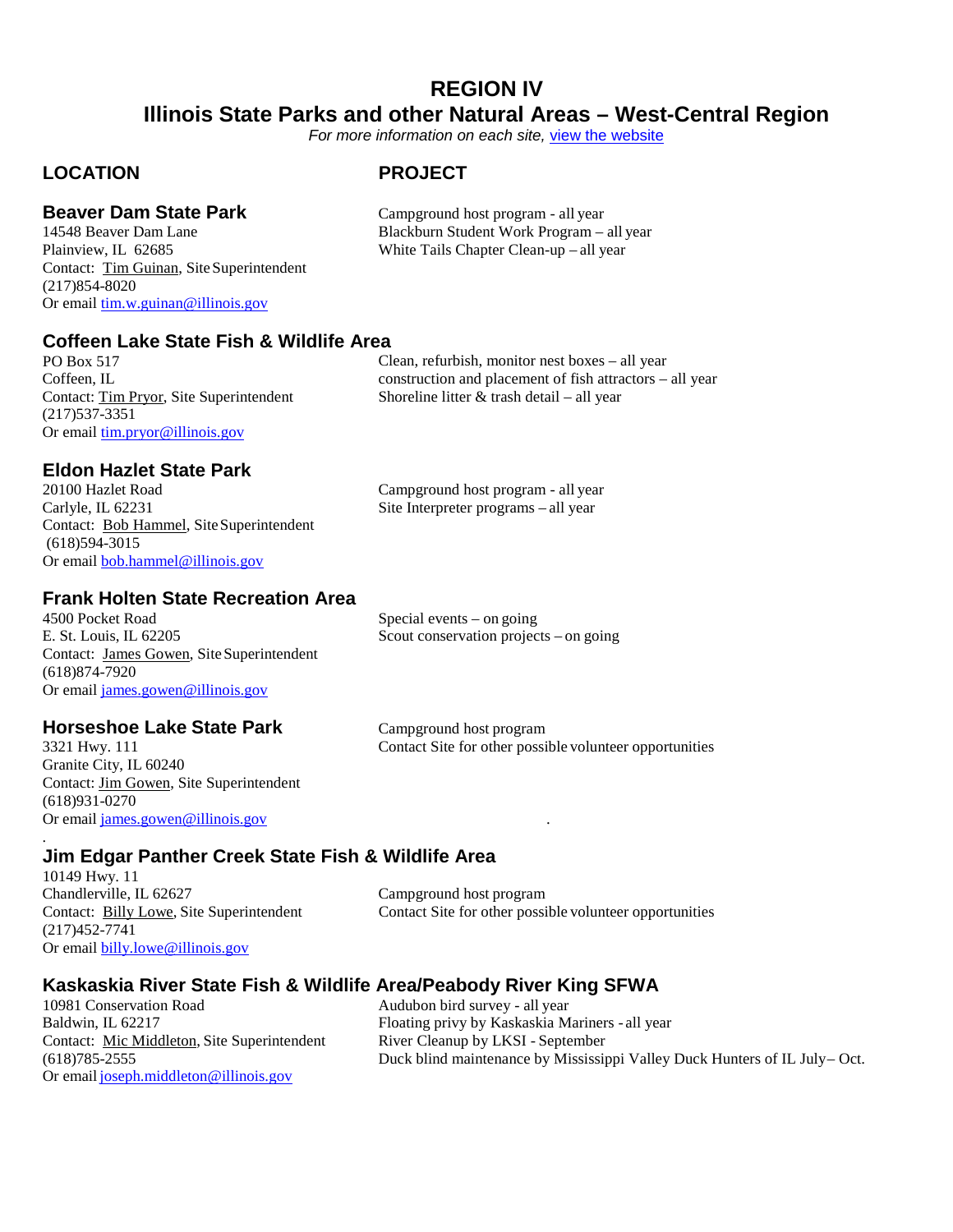# **Mississippi River State Fish & Wildlife Area**

Contact: Kenny Scott, Site Assistant Superintendent (618)376-3303 Or email [kenny.scott@illinois.gov](mailto:kenny.scott@illinois.gov)

### **Nauvoo State Park**

PO Box 426 Grape renovation – Apr. – Nov. Nauvoo, IL 62354 Special events – May - September Or email [mark.gerard@illinois.gov](mailto:mark.gerard@illinois.gov)

Grafton, IL 62037 Campground host program – all year Contact: Chris Hespen, Site Superintendent Fishing fair – all year (618)786-3323 ext. 1 Or email [chris.hespen@illinois.gov](mailto:chris.hespen@illinois.gov) o[r scott.isringhausen@illnois.gov](mailto:scott.isringhausen@illnois.gov)

#### **Randolph County State Recreation Area/Turkey Bluffs SFWA**<br>4301 S. Lake Dr. **Scout projects – all vear** Scout projects – all year

Chester, IL 62233 Contact: Danny Beers, Site Superintendent (618)826-2706 Or email [danny.beers@illinois.gov](mailto:danny.beers@illinois.gov)

# **Ray Norbut State Fish & Wildlife Area**

Griggsville, IL 62340 Contact: Mark Gerard, Site Superintendent (217)833-2811 or email [mark.gerard@illinois.gov](mailto:mark.gerard@illinois.gov)

### **Sand Ridge State Forest**

25799 East County Road 2300 N. Campground host program Contact: John Meredith, SAS 1 (309)597-2212 Litter control Or email [John.meredith@illnois.gov](mailto:John.meredith@illnois.gov)

## **Sanganois Conservation Area**<br>RR 2 Box 80

Contact: Doug Jallas, Site Superintendent (309)546-2628 Or email [doug.jallas@illinois.gov](mailto:doug.jallas@illinois.gov)

#### **Sangchris Lake State Park** Litter control

9898 Cascade Road Wood duck box cleaning Rochester, IL 62563 Scout projects, all year Contact: Randy Hawkins, Site Superintendent Brush goose pits & Blind 20 (217)498-9208 Hiking trail maintenance - all year Or email [randy.hawkins@illinois.gov](mailto:randy.hawkins@illinois.gov) Campground host program - April - November

Forest City, IL 61532 Red Diamond trail projects - all year<br>Contact: John Meredith, SAS 1 Equestrian trail maintenance

RR 2 Box 80 Provide assistance at the annual blind drawing -July<br>Chandlerville, IL 62627 Friends of Sanganois projects – October Friends of Sanganois projects – October

Equestrian trail maintenance - all year

17836 State Hwy 100 N. Conduct post registration and red tag drawings – July – Oct.<br>
Contact Site for other possible volunteer opportunities Contact Site for other possible volunteer opportunities

Contact: Mark Gerard, Site Superintendent Campground host program - April - October (217)453-2512 Maintain mud volleyball courts – May – Sept.

**Pere Marquette State Park** Join the Friends of Pere Marquette Foundation – view upcoming website at: [www.friendsofperemarquette.org](http://www.friendsofperemarquette.org/)<br>PO Box 158 Park interpretive program - all year

Contact Site for possible volunteer opportunities